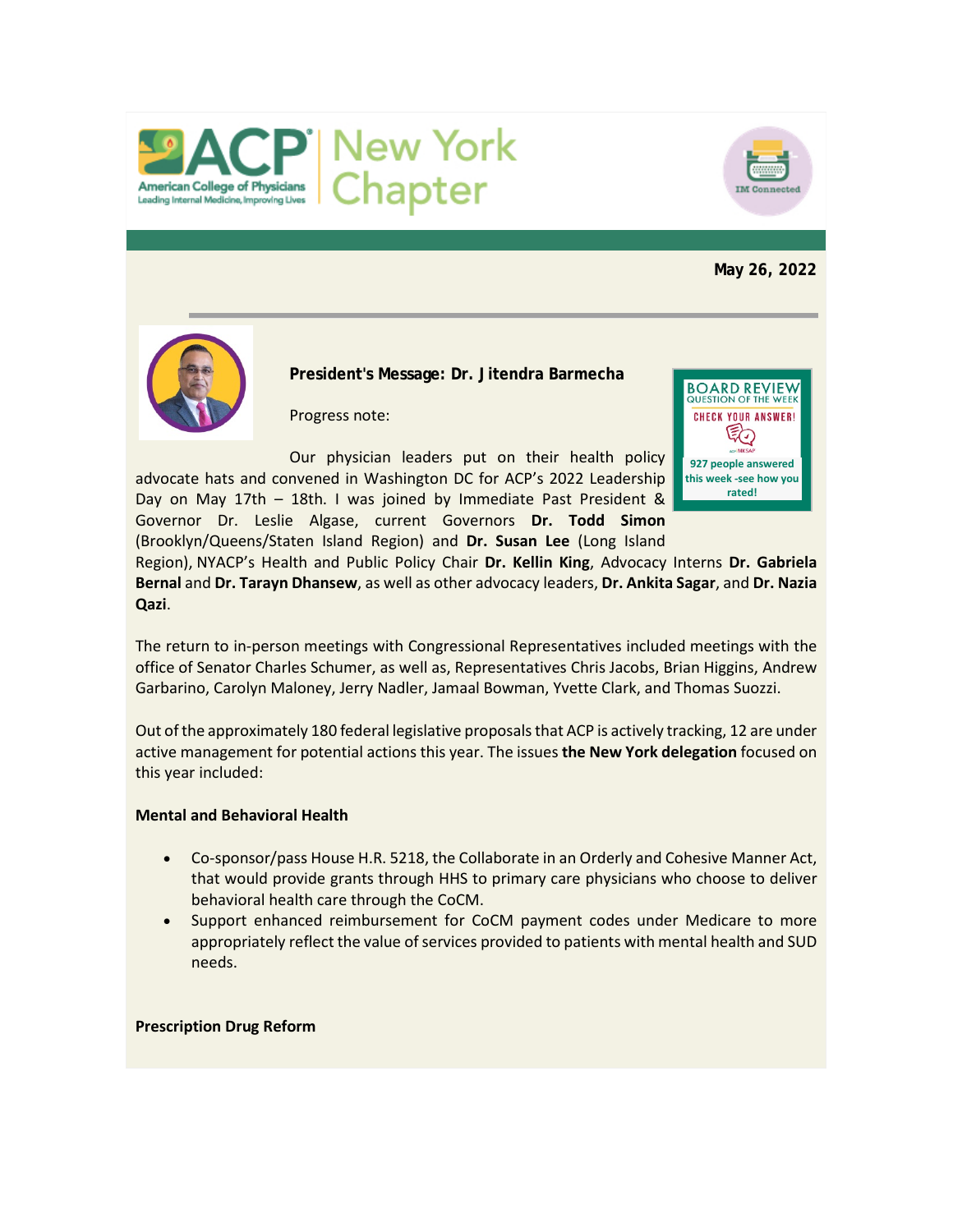- Co-sponsor/pass in the Senate S.833, the *Empowering Medicare Seniors to Negotiate Drug Prices Act of 2021* which would allow the Secretary of HHS to negotiate directly with drug companies for price discounts.
- Co-sponsor/pass S898 in the Senate, the *Fair Drug Pricing Act*, to require drug companies to disclose and provide more information to HHS about imminent drug price increases, including data about research and development cost.
- Co-sponsor/pass S.464/H.R.2163, the *Safe Step Act*, to ensure patient access to appropriate treatments based on clinical decision-making and medical necessity rather than arbitrary step therapy by the control of the control of the control of the control of the control of the control of the control of the control of the control of the control of the control of the control of the control of the control

## **Primary Care and the Physician Workforce**

- Co-sponsor/pass H.R.2256/S.834, the *Resident Physician Reduction Shortage Act*, which reflects the 1,000 new GME slots added by H.R.133 and would create 14,000 (instead of 15,000) new GME positions over seven years and use the same distribution categories as specified in H.R.133 last year.
- Co-sponsor/passS.1024, the *Healthcare Workforce Resilience Act*, that would recapture 40,000 unused visas and use them to provide additional green cards to 15,000 physicians and 25,000 nurses.
- Co-sponsor/pass H.R.3541/S.1810, the *Conrad State 30 and Physician Access Reauthorization Act*, allowing states to sponsor foreign-trained physicians to work in medically underserved areas in exchange for a waiver of the physicians' 2-year foreign residence requirement.
- Co-sponsor/pass H.R.4122/S.3658, the *Resident Education Deferred Interest (REDI) Act*, which would make it possible for residents to defer interest on their loans.
- Support inclusion in FY2023 appropriations legislation funding for Title VII Primary Care and Training Enhancement (PCTE) at \$71M to support and expand the pipeline for individuals training in a structure in the primary care.

## **Public Health and Pandemic Preparedness**

- Support funding in FY2023 appropriations \$11B total for the CDC, \$35M for the CDC's Injury Prevention and Control, Firearm Injury and Mortality Prevention Research; \$49B in total for the NIH, \$25M for the Office of the Director, Firearm Injury and Mortality Prevention Research.
- Cosponsor/pass the *COVID Supplemental Appropriations Act 2022* (H.R.7007) or a similar supplemental funding package to provide \$15.6B in additional funding for COVID relief.
- Co-sponsor/pass *CONNECT for Health Act, (H.R.2903/S.1512)* and the Telehealth Extension Act of 2021 (H.R.6202/S.3593) to remove arbitrary restrictions where a patient must be located to utilize telehealth services; enable patients to continue to receive telehealth services in their homes; ensure federally qualified health centers and rural health centers the ability to furnish telehealth services and improve data collection and analysis for at least 2-years.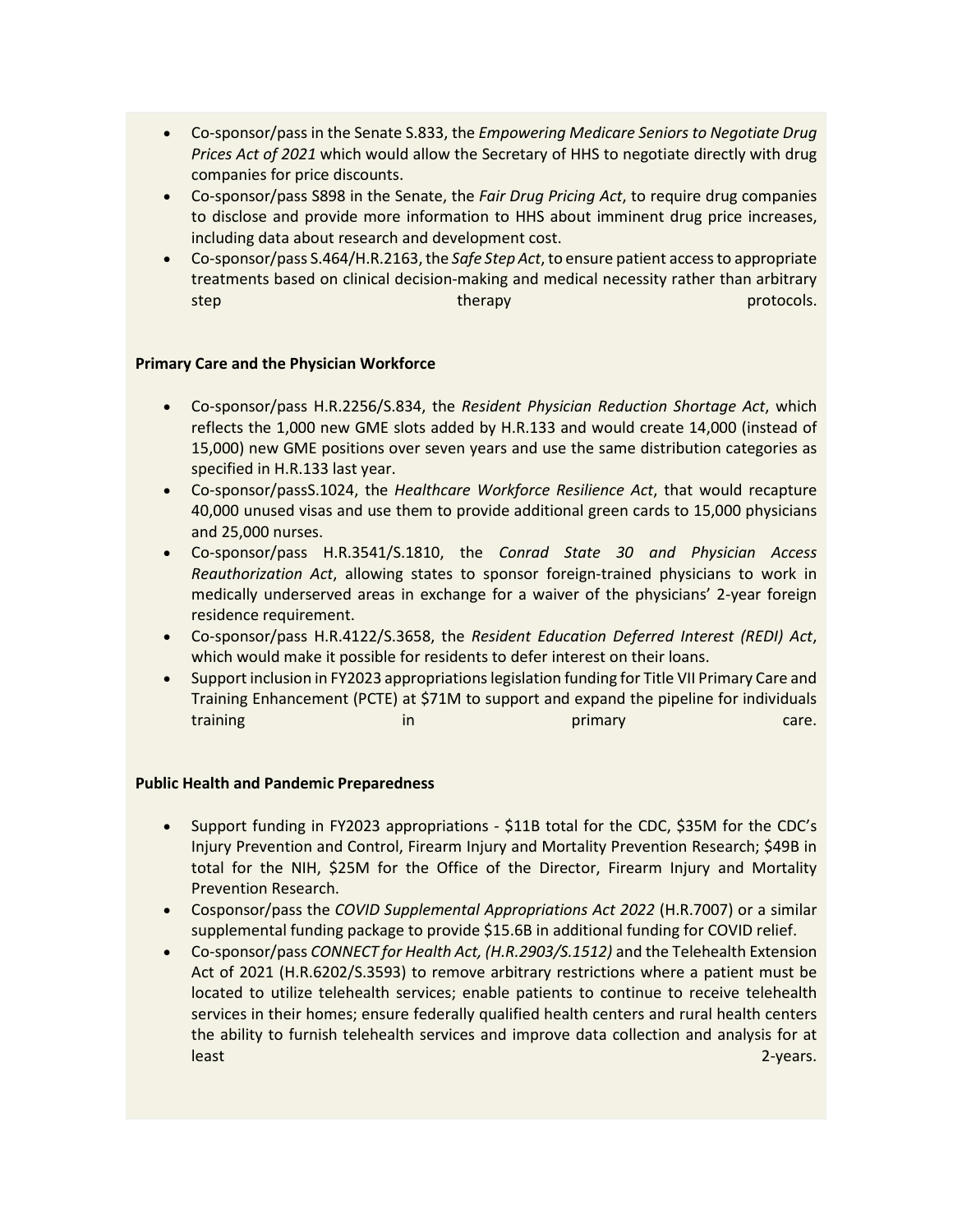May is Mental Health Awareness Month, a time to remember that our mental health is very essential to our overall health. This week, the US Surgeon's General Advisory on Building a Thriving [Health Workforce "Addressing Healthcare Burnout"](https://www.votervoice.net/BroadcastLinks/wEqa1iX46FhNFDsedGMuWw) is very timely. It includes steps that different stakeholders can take together to address health worker burnout. The advisory can be accessed via:

May is also Asian American and Pacific Islander (AAPI) Heritage Month. Please join me in celebrating Asians and Pacific Islanders' contributions in the United States and pay tribute to the generations who have enriched and strengthened our nation.

Last but not least, in lieu of persisting elevated influenza activity throughout the state, the New York State Department of Health (NYSDOH) will be [extending the influenza surveillance season and](https://www.votervoice.net/BroadcastLinks/r89xOW7Gy2E3BXVK_PnIJQ)  [providing updated influenza surveillance information](https://www.votervoice.net/BroadcastLinks/r89xOW7Gy2E3BXVK_PnIJQ) along with links and references to influenza prevention and control resources:

Looking forward to the NYACP Leadership and Medical Residents and Student's forum in Albany on May 26-27. Enjoy the Memorial Day weekend and be safe!

## **Welcome, New Chapter Leaders!**

Every year after the annual ACP Internal Medicine Meeting, the NY Chapter welcomes new governors, councilors, and district presidents. Congratulations and welcome to following new leaders at NYACP.

#### **New Governors (4-year term)**

- **John Hall, MD, FACP** Upstate Region (Buffalo, Southern Tier, Syracuse and Rochester Districts)
- **Todd Simon, MD, FACP** Brooklyn/Queens/Staten Island Region (and Districts)

#### **New Councilors (3-year term)**

- **Valentin Guset, MD, FACP** Rochester District (Upstate Region)
- **Viren Kaul, MD, FACP** Syracuse District (Upstate Region)

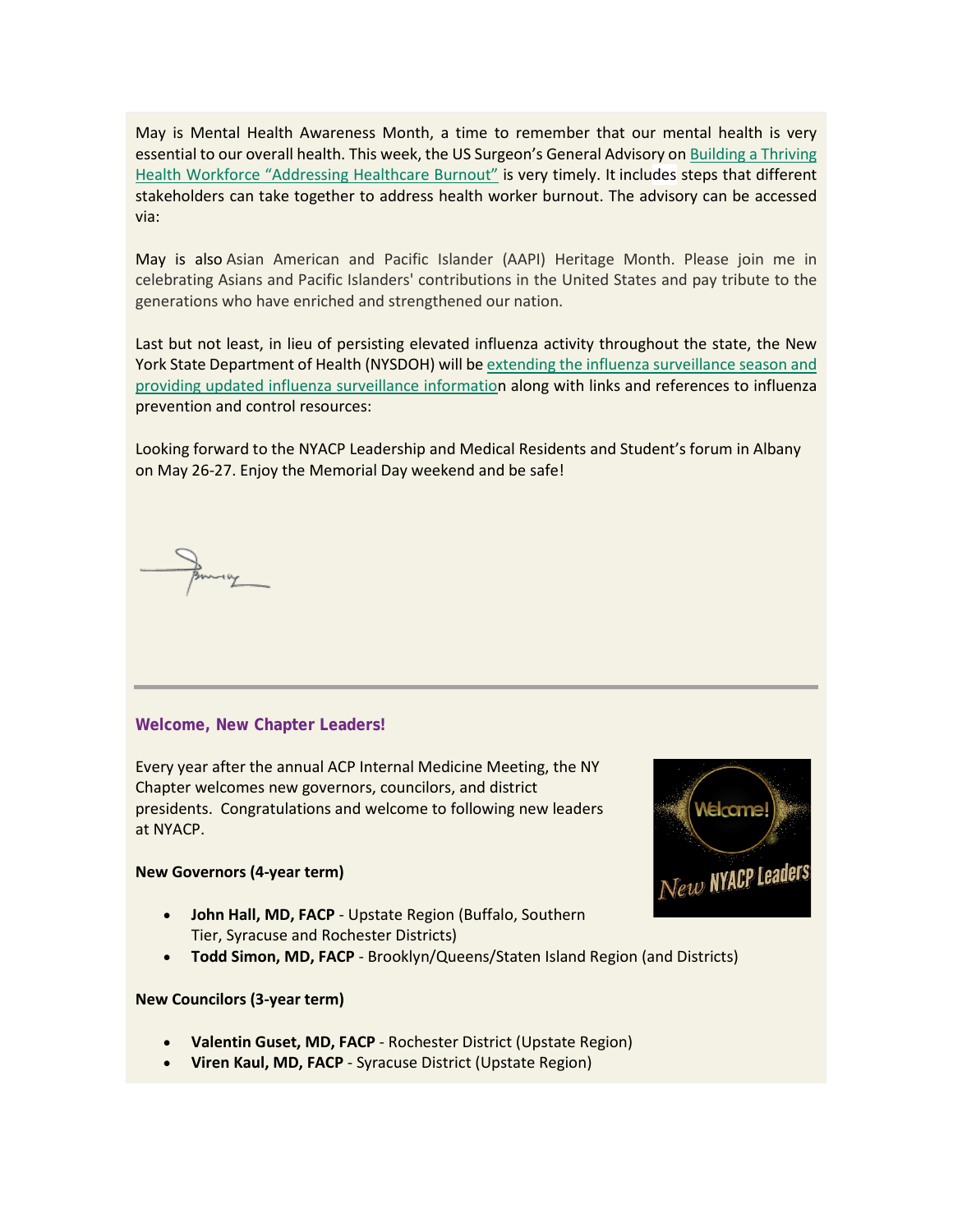- **Paul Kuperschmid, MD, FACP** Manhattan/Bronx Districts At-Large (Manhattan/Bronx Region)
- **Ashutossh Naaraayan, MD, FACP** Hudson Valley South District (Hudson Valley Region)
- **Cori Salvit, MD, FACP** Manhattan District (Manhattan/Bronx Region)
- **Mohammad Samih, MD, FACP, FASN, FASDIN** Southern Tier District (Upstate Region)
- **Matsuko Takeshige, DO, FACP** Queens District (Brookly/Queens/Staten Island Region)

**New District Presidents (Appointed)**

• **Valerie Newman, MD, FACP** - Rochester District (Upstate Region)

[Watch this 60-second overview](https://www.votervoice.net/BroadcastLinks/cp1bAH6Jf-q6POPpvAFp0A) to learn more about these roles.

Find more local NYACP leaders by visiting the [Chapter's Leadership page.](https://www.votervoice.net/BroadcastLinks/On-dcLSrm9BgUf11lPk73A)

## **Chapter Awards -** *Nominate a friend or colleague for outstanding work!*

NYACP is excited to increase member recognition for excellence and distinguished contributions to Internal Medicine in Education, Advocacy, Clinical Excellence, Research, Diversity, Equity and Inclusion (DEI), and Public Health.



To nominate a member friend or colleague for a [Chapter Award,](https://www.votervoice.net/BroadcastLinks/DE4tntVvjlh7eXpln0ENHg) complete and submit the [Chapter Awards Nomination Form,](https://www.votervoice.net/BroadcastLinks/FVR38ZiJ7kCooxK5alUg2g)

along with a Letter of Nomination and a copy of the nominee's CV. **The submission deadline is July 31, 2022**.

Please help the New York Chapter ACP recognize, honor, and congratulate the truly deserving members of our Chapter for their amazing and outstanding work!

## **ACP Announces New Coding Resources: Code Smarter, Save Time, and Optimize Payments**

ACP has launched ne[w Coding for Clinicians](https://www.votervoice.net/BroadcastLinks/hN1097bjt6JaMXgfIXLPDQ) resources to help physicians expand knowledge of clinical codes, correctly identify billable services, and accurately bill for time and expertise. The new resources include ACP member-exclusive content and the ACP Coding for Clinicians subscription series: a comprehensive, self-paced training series of 13 interactive modules eligible for CME/MOC that help physicians code smarter, document more efficiently, succeed in



value-based payment systems, and optimize payments. Video recordings of ACP physician coding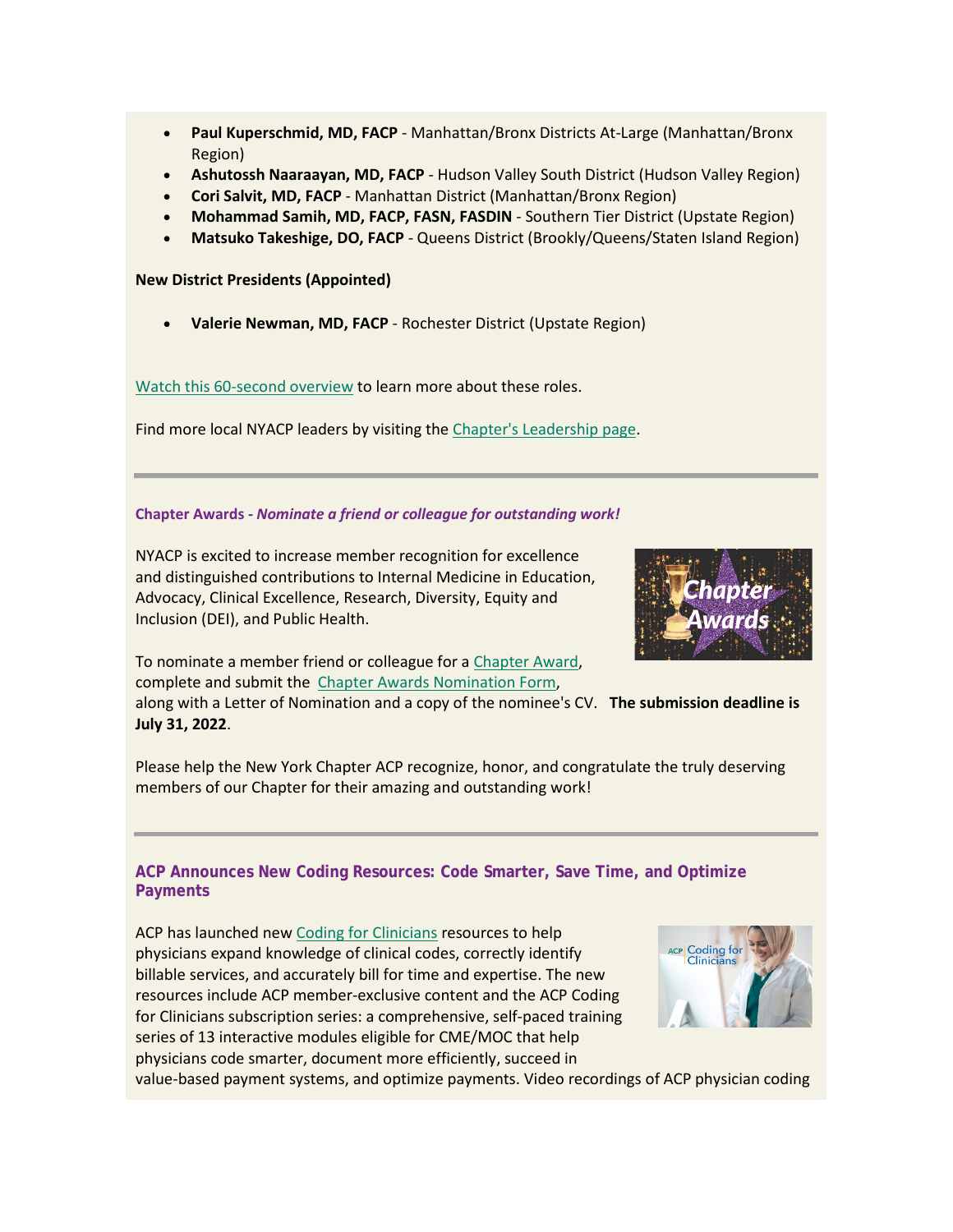lectures and webinars are also available. Visit ACP'[s Coding for Clinicians page](https://www.votervoice.net/BroadcastLinks/xeSQpM1yxlcR_q5L41-GYQ) for more information and subscription details.

**COVID Vaccination Program: UPDATED clinical guidance, screening checklists, and consent forms**

NYS has updated guidance documents for COVID-19 Vaccinations for Children Ages 5-11 to align with the CDC's format. The documents can be found on [NYACP's COVID-19 Resources page.](https://www.votervoice.net/BroadcastLinks/7QYp5YtZL6hZ2FMrOh4OhQ)

The most recent changes to the *Guidance for the New York State COVID-19 Vaccination Program: Vaccination of Children Ages 5-11 are* outlined below:

- The CDC [recommends](https://www.votervoice.net/BroadcastLinks/1CxKajCbdPLmZZt_SthLWA) a single Pfizer-BioNTech COVID-19 vaccine booster dose for persons ages 5-11 years who are NOT moderately to severely immunocompromised at least 5 months after the primary series under the FDA's EUA.
- The CDC [recommends](https://www.votervoice.net/BroadcastLinks/gBrjLYj3bSAmBbH96rSbJg) a single Pfizer-BioNTech COVID-19 vaccine booster dose for persons ages 5-11 years who ARE moderately to severely immunocompromised at least 3 months after the primary series under the FDA's EUA.
- CDC clinical considerations were amended to provide considerations for people who recently had SARS-CoV-2 infection to delay their primary series or booster dose by 3 months from symptom onset or positive test (if infection was asymptomatic).
- Storage and handling requirements, including temperature monitoring and temperature excursion reporting requirements for COVID-19 vaccination providers have been outlined.
- The FDA has approved an amendment to the EUA for Pfizer Pediatric Vaccine (orange cap for ages 5 through 11, with diluent), extending the shelf life of the Pfizer product formulation from 9 to 12 months.
- The CDC has updated considerations for COVID-19 revaccination for patients who received one or more doses of COVID-19 vaccine during treatment with B-cell-depleting therapies (e.g., rituximab, ocrelizumab) that were administered over a limited period of time.
- Updates were made regarding the considerations to initiate COVID-19 vaccination in children with a history of multisystem inflammatory syndrome in children (MIS-C).
- Updates were made regarding individuals who were vaccinated outside the US and individuals who were vaccinated as part of a clinical trial.
- The link to NYS Wastage Guidance has been updated to reflect updated guidance.
- The link to Redistribution Guidance has been updated to reflect updated guidance.

# **Upcoming Events**

**2022 NYACP Resident and Medical Student Forum Friday, May 27, 2022**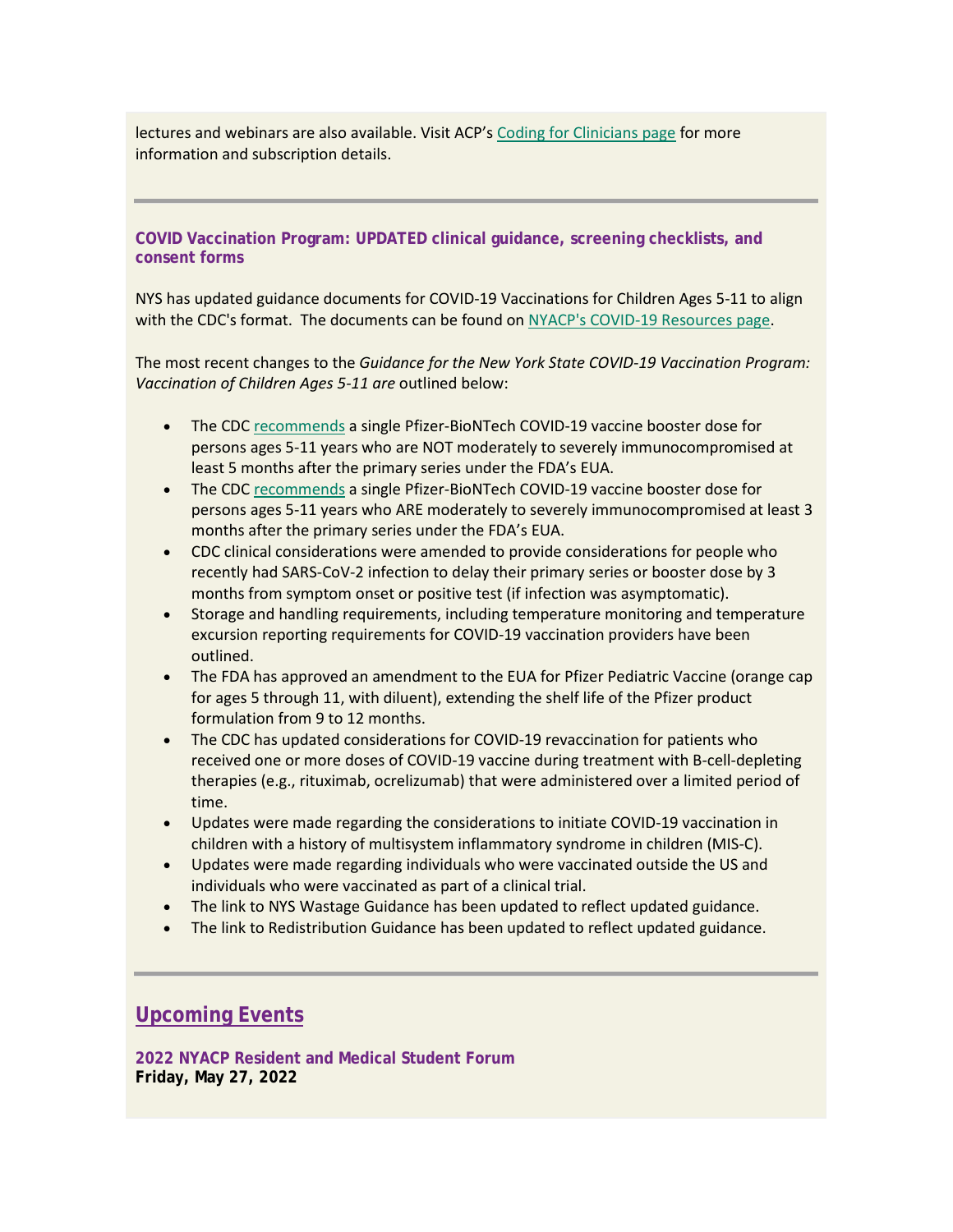Come join us on Friday, May 27, 2022, as we return to an in-person poster competition and welcome back Dr.'s Dilemma!

Crowne Plaza/Desmond 660 Albany Shaker Rd Albany, NY 12211

12:30 pm - Poster Competition

2:00 pm - Dr's Dilemma Competition - [Dr's Dilemma Teams Competing](https://www.votervoice.net/BroadcastLinks/CvCE4caYDFuTP8kLEVZJXQ)

**Small Feedings of the Soul: Readings and Reflections**

**Wednesday, June 15 / 7:00 PM - 8:00 PM**

Explore the practice of medicine through shared experiences! Come for discussion, camaraderie, and to meet authors of select pieces from 'On Being A Doctor'.

*This event is not recorded. Please note that this month's event is on a Wednesday!*

**June's Theme:** I've Got Your Back - The Power of Kindness in Medicine

**Readings:** [Professional Courtesy](https://www.votervoice.net/BroadcastLinks/lAm7DqHfPajiei2VbSQx1g) by Daniel Pollyea, MD, MS

[Pass It On](https://www.votervoice.net/BroadcastLinks/DU0ft94rm27_gxiWiNmbzw) by Nathaniel Morris, MD

**Facilitated by:** Cori Salvit, MD, FACP Program Directors: Nandini Anandu, MD, FACP, Lynn Cleary, MD, MACP, and Cori Salvit, MD, FACP

## **[REGISTER HERE](https://www.votervoice.net/BroadcastLinks/F8O-ncswwXNwqf8XoNMsaA)**



**Breaking Bad! Prior Auth Harms the Physician-Patient Relationship Tuesday, May 31/ 7:00-8:00 pm**

Physicians are frustrated by the time and hassles of the prior authorization system. Our judgement is questioned by reviewers who have not interviewed or examined the patient, and